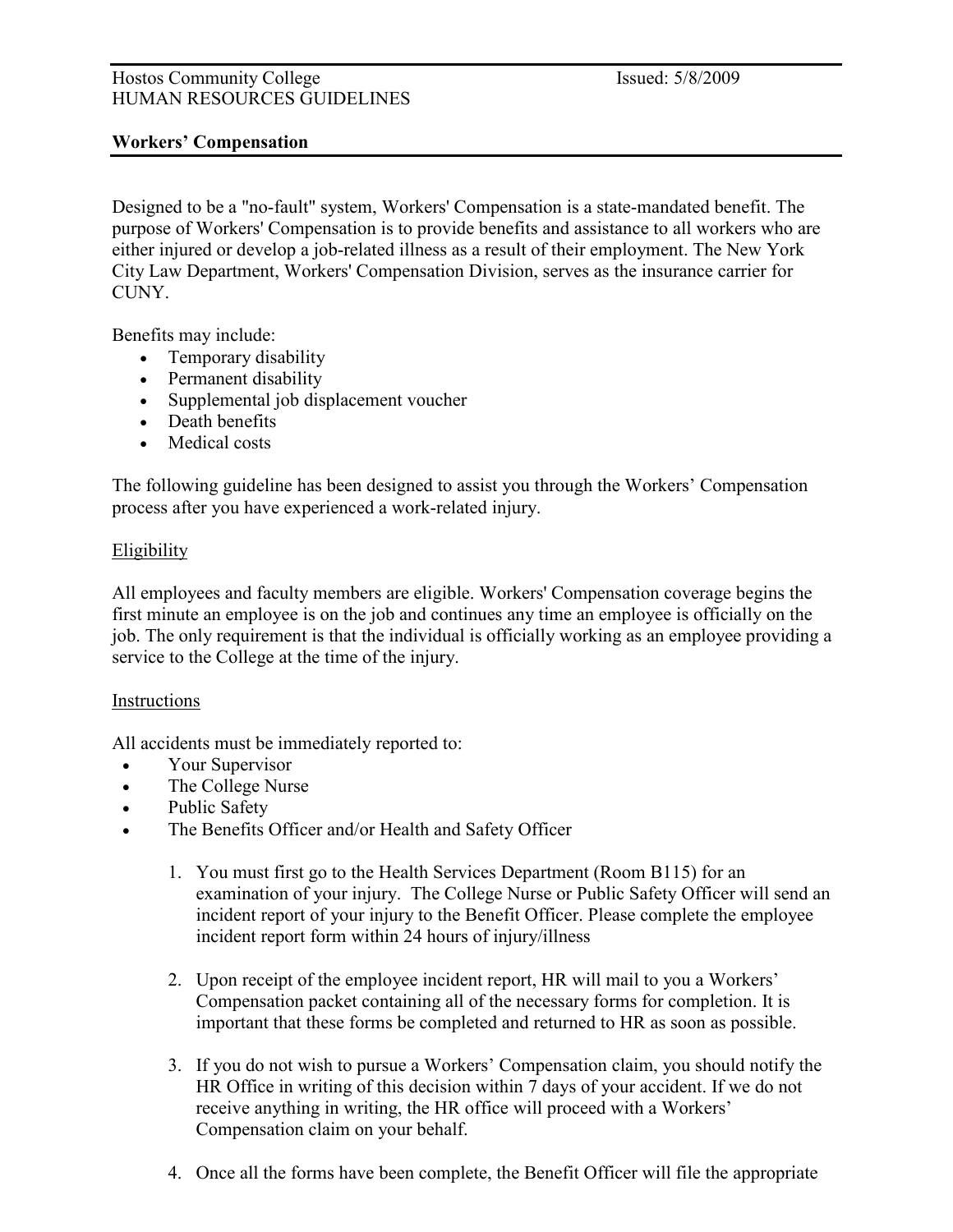forms along with a Workers' Compensation Incident Document (C-2) with our insurance carrier, the New York City Law Dept./Workers' Compensation Division (WCD). You may request a copy of the completed forms.

- 5. Any Workers' Compensation communication requests made of you by the Workers' Compensation Board, such as medical records or facilitating medical appointments is your responsibility; HR cannot participate in these dialogues.
- 6. If time is lost from work due to an accident, it is very important that the time sheet is clearly marked as absences due to a Workers' Compensation injury. Your time sheet should be annotated with W/C next to or on the appropriate space for the day(s) missed. This is required of any time missed due to the injury, whether immediately following the accident, or any time after return to work.
- 7. If any time from work has been missed due to a Workers' Compensation injury, upon return to work, you must first report to the HR Office with a doctor's note medically clearing you to return to full duty.

Reporting an injury or submission of a claim form does not imply automatic approval of the claim.

# Forms (all forms are available on the HR website)

Employees should be filled out with a dark pen and legible (please print).

- Employee Incident Report
- Employee's Notice of Injury
- Election of Options (DP-2002)

Please note on the DP2002 you must select either Option 1 or Option 2 to receive reimbursement. The selection of Option 1 charges your sick/annual leave and allows you to remain in a pay status until you exhaust your leave balances, benefits are intact, 3 months extension of leave time, may change to Option II. Once all leave benefits are exhausted, you will automatically be changed to Option II. The Workers' Compensation Division will advise the College of the determination to credit the appropriate time and leave balances. The selection of Option 2 provides Workers' Compensation reimbursement at their established rate (Receives maximum of 2/3 salary; not more than \$275/week) and you would not use your accrued leave time; automatically put you in an unpaid status. Health insurance cancelled after 4 months; compensation pays only for injury-related care. You also cannot change to Option I.

Supervisors must fill out and forward to HR the following forms within 48 hours of the injury/illness:

- Supervisor's Report of Injury
- Witness Statement
- C-2 Addendum (if needed)

NOTE: An injured employee who fails to inform his or her supervisor, the HR Office or the College Nurse, in writing, within 30 days after the date of the accident causing the injury, may lose the right to workers' compensation benefits.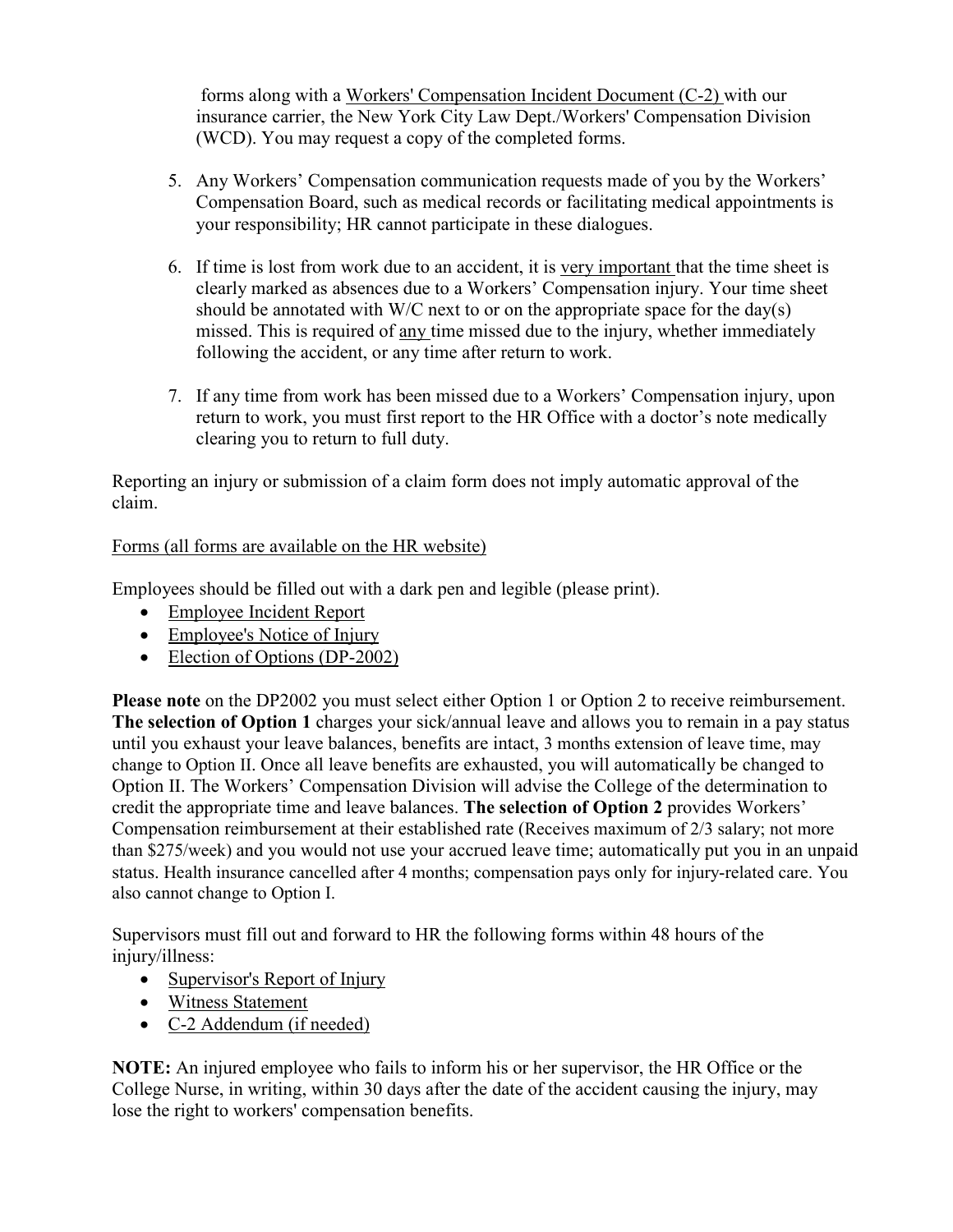| Responsible | Description                   | Submit To               | Deadline             |
|-------------|-------------------------------|-------------------------|----------------------|
| Employee    | Employees' notice of Injury   | Supervisor              | 24 hour after injury |
|             | Election of Option            |                         |                      |
|             | (Employee)                    | Supervisor              | 24 hour after injury |
| Supervisor  | Supervisor's Report of Injury | <b>Benefits Officer</b> | 48 hour after injury |
|             | Witness Report of Injury      | <b>Benefits Officer</b> | 48 hour after injury |
| Public      |                               |                         |                      |
| Safety      | Incident Report               | Benefits Officer        | 24 hour after injury |

All forms should be submitted to the Human Resources Office no later than 5 days after the accident

Within 20 workdays after your claim forms have been submitted to the Workers' Compensation Division, they will inform you whether your case has been accepted or rejected. If your case is accepted, they will assign you a Carrier Case number. All parties who have treated you should enter your Carrier Case number and your Social Security number on all their bills. You should submit all bills directly to:

# New York City Law Dept./Workers' Compensation Division (WCD) 350 Jay Street, 9th Floor Brooklyn, New York 11201-2908

IMPORTANT: Not all hospitals and/or doctors are willing to accept Workers' Compensation cases. Before treatment is given to you, it is necessary that you inform the hospital and/or doctor that this is a Workers' Compensation case. The hospital and/or doctor treating you will be paid for their services directly by the New York City Law Dept./Workers' Compensation Division. Under no circumstances are you to pay any medical bill presented to you.

As an employee, it is your responsibility to notify your immediate supervisor, the Human Resources Office (Ext. 6650) and Public Safety (Ext. 6888) of any objects or potentially dangerous conditions that could result in an accident.

# How Is a Workers' Compensation Claim Processed?

The HR Office obtains the information necessary to determine the category of your injury or illness:

- 1. Incident No medical treatment received. The Employee Incident Report is retained at the HR Office.
- 2. First Aid Minor medical treatment is received, no time is lost beyond the day of injury, and there are no modifications of job duties. The employee will be treated by the College Nurse. The Employee Incident Report is retained at the HR Office.
- 3. Claim Your injury will be processed as a claim when any of the following occur:
	- o Medical treatment beyond first aid is received;
	- o Or time is lost beyond the day of injury per medical disability slip;
	- o Or the injury causes you to work modified duties.

If your injury or illness is categorized as a claim, the Employee Incident Report is forwarded to New York City Law Dept./Workers' Compensation Division (WCD) for approval. Reporting an injury or submission of a claim form does not imply automatic approval of the claim.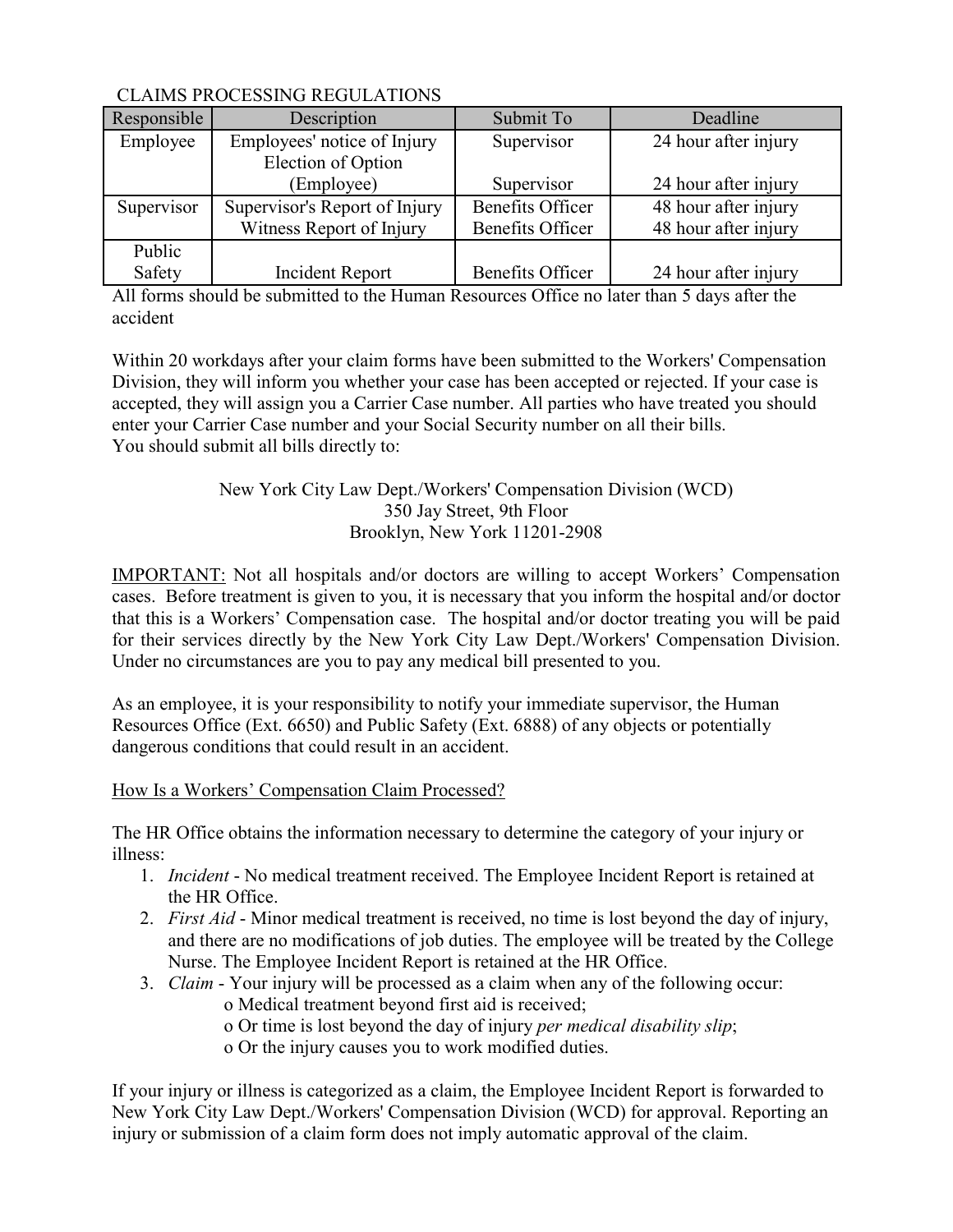### Procedures for Pending Claims

A decision on a claim may be delayed by NYC Law Department/Workers' Compensation Division (WCD). If more time is needed to make a decision, WCD will mail a letter to the employee's home stating the date a decision will be made. The WCD will instruct the employee by letter to apply for other Disability Benefits through the Benefits Office if the employee is losing time from work while the case is on delay. The HR Office will receive a copy of this letter. Once a decision is made on a claim, WCD will inform the employee by mailing a letter to their home.

### Procedures for Denied Claims

If a claim is denied, WCD will mail a letter to the employee's home explaining why the claim has been denied. A copy of this letter will be mailed to the HR Office. The employee's supervisor may call HR Office at any time regarding the status on a Workers' Compensation claim.

### Timekeeping: Reporting Time Lost

It is important for the department to keep records of an injured employee's lost time from work. Make sure the employee's time cards or absence slips are marked with a "WC" to indicate time lost is due to a Workers' Compensation injury. Keep the department timekeeper informed of the employee's status and days lost from work. If the employee department receives any information regarding the employee WC case, they should forward the original to the Benefits Officer or Timekeeper in the HR Office.

Employees who are unable to work as a result of a work-related injury or illness will be placed on Family and Medical Leave (FMLA) if eligible for coverage.

Time lost after the day of injury should be covered by the employee's accrued sick leave. The employee may choose to use their annual and/or comp time balances when their sick leave is exhausted.

The issue of restoration of time stemming from a Workers' Compensation case varies from case to case. The determination of how much time is restored (giving back of employee's time used), is dependent upon the finding of the level of disability due to the accident, as outlined by the Workers' Compensation Board. The Workers' Compensation Board will not restore half days missed from work. Like any other doctor's appointments made due to illness, appointments for physical therapy or other injury related appointments should be made after work or weekend hours.

While the length of time an employee can remain on Workers' Compensation is at the discretion of the Workers' Compensation Board, after one year of time missed from work, the College has the right to replace that employee.

### Contacts

Bridget Sheridan, COA/Timekeeper 718-518-6819, bsheridan@hostos.cuny.edu

Keisha Pottinger, HR Manager/Benefits Officer 718-518-6652, kpottinger@hostos.cuny.edu

### Attachments

WC Questions and Answers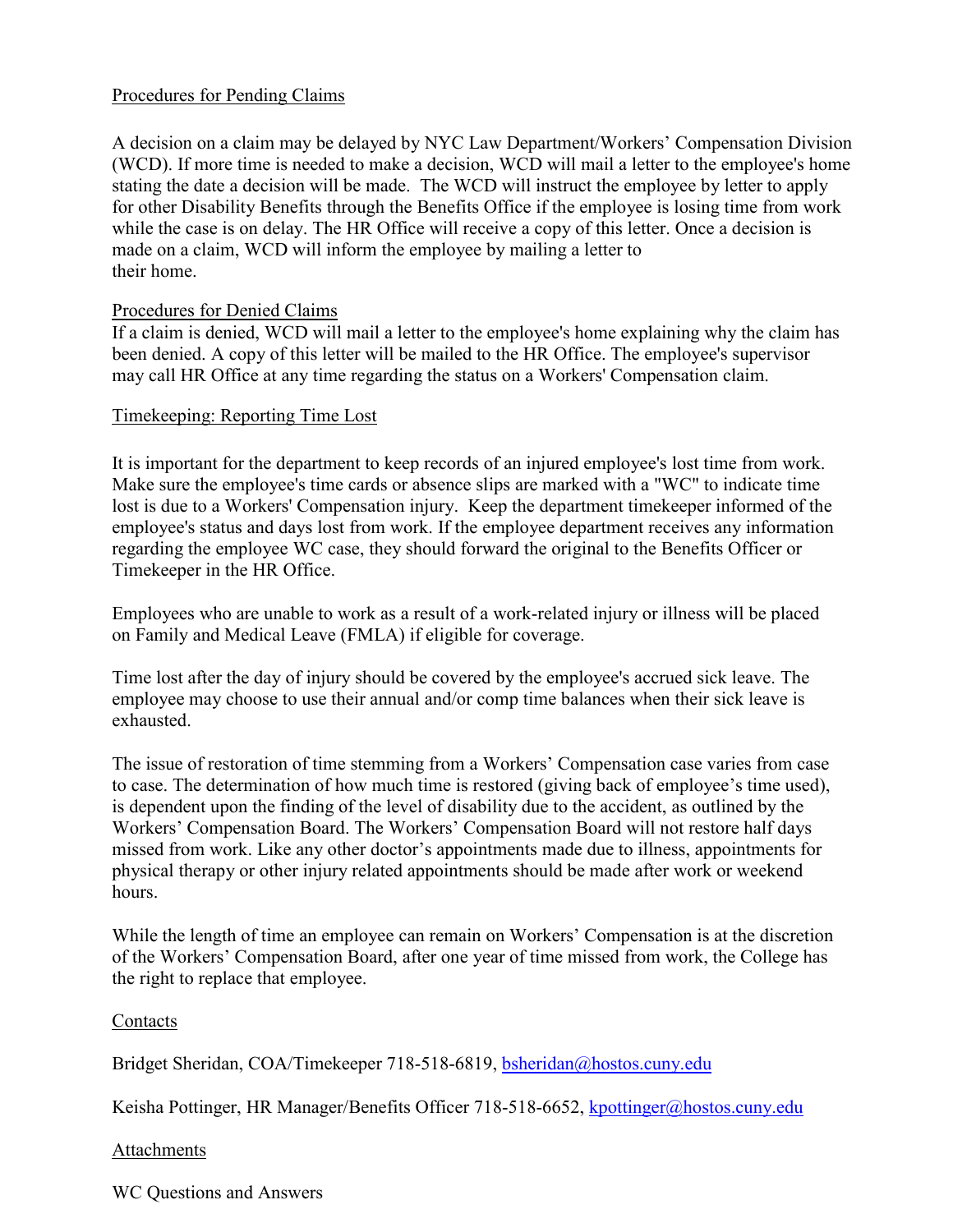# Workers' Compensation Questions and Answers

# Q. Are all disabilities covered under Workers' Compensation Law?

A. No. Only those disabilities that are causally related to an accidental injury "arising out of and in the course of the employment" or to occupational disease, are compensable.

### Q. If I'm injured on the job, do I have to file a claim for workers' compensation?

A. Yes. As soon as you can after your injury, tell your supervisor that you have been hurt. The Public and Safety department will provide you with a incident report form, HR will provide you with a WC claim form on which you must describe your injury and how, when, and where it occurred. Return the completed WC form to the HR Office.

If you do not file a claim, a claim will be filed for you. As your employer, Hostos is obligated to file a claim if you are injured on the job.

### Q. Is it necessary for the employee to retain an attorney?

A. No. W.C. Law Judges may assist a worker not represented by an attorney. An attorney's assistance may be desirable if the issues are complicated. Attorney's fees are deducted from the claimant's award, as determined by a Workers' Compensation Law Judge. A claimant must not pay an attorney directly.

### Q. Is medical care provided in the case of an accidental injury even when no claim is made for weekly cash benefits?

A. Yes. If medical care is necessary, it will be provided even though there has been no lost time from work (or less than eight days lost time) and no cash benefits paid.

### Q. Are prescription drugs and medications covered under the law?

A. Yes. The claimant should send a receipted bill and letter from the attending physician to the WCD, stating that the purchase was necessary and in accordance with the physician's direction. As of July 11, 2007, the Workers' Compensation law specifically authorizes pharmacies to direct bill the insurance carrier and requires the insurance carrier to pay for the prescription or reimburse the employee within 45 days of receipt of the claim for payment or reimbursement. It also allows the insurance carrier to contract with a pharmacy or pharmacies and require claimants to use the pharmacy or pharmacies to obtain their prescriptions. The only exceptions are when a medical emergency occurs and it is not reasonably possible to obtain immediately required prescribed medicines from such pharmacy or pharmacies or the pharmacy or pharmacies do not offer mail order service and do not have a physical location within a reasonable distance from the claimant.

### Q. May a doctor proceed with care if the WCD withholds authorization without reason?

A. Yes. When the authorization has been requested and withheld without reason for more than 30 days, the doctor may proceed to render the services required for the claimant's welfare. If the authorization is for a diagnostic test and the carrier has contracted with a network and requires claimants to use the network, the diagnostic test must be obtained from a provider or facility within the network.

# Q. What happens when a claim is contested by the WCD?

A. If WCD contests a claim, they must file a notice of controversy with the Board within eighteen days after the disability begins or within ten days of learning of the accident, whichever is greater. WCD must give the reasons why the claim is not being paid. The issue is resolved by a W.C. Law Judge at a prehearing conference or a hearing.